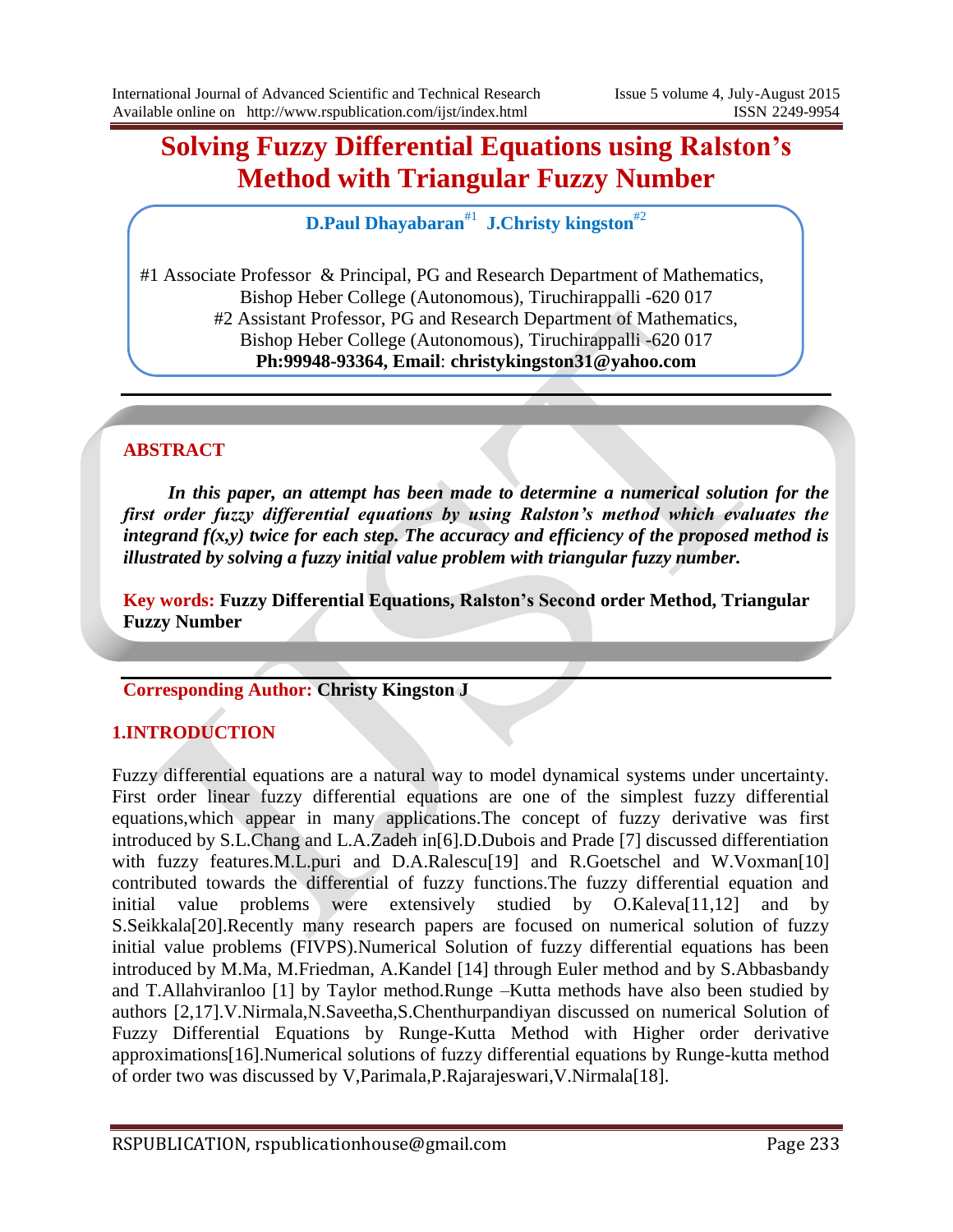This paper is organised as follows:In section 2 some basic results of fuzzy numbers and definitions of fuzzy derivative are given.In section 3 the fuzzy initial value problem is being discussed.Section 4 describes the general structure of the Ralston"s method.In section 5, the Ralston"s method,in particular,for solving fuzzy initial value problem has been discussed. Finally the applicability of the method is demonstrated by determining the numerical solution of the problem by applying the proposed method.

#### **2.PRELIMINARIES**

#### **2.1 Definition:(FUZZY NUMBER)**

An arbitrary fuzzy number is represented by an ordered pair of functions ( $u(r), \bar{u}(r)$ ) for all  $r\in[0,1]$  which satisfy the following conditions.

i) $u(r)$  is a bounded left continuous non-decreasing function over [0,1] with respect to any r. ii) $\bar{u}(r)$  is a bounded right continuous non-decreasing function over [0,1] with respect to any r. iii) $u(r) \le \overline{u}(r)$  for all  $r \in [0,1]$  then the r-level set is  $\overline{u}_r = \overline{f}_r \times \overline{u}_r = \overline{f}_r \times \overline{u}_r = \overline{f}_r \times \overline{u}_r = \overline{f}_r \times \overline{u}_r$ Clearly,  $\lceil u \rceil_0 = \lceil x \rceil u(x) > 0$  *is compact*, which is a closed bounded interval and we denote by

#### $[u]_r = [u(r), \overline{u}(r)]$ **2.2 Definition: (TRIANGULAR FUZZY NUMBER)**

 A triangular fuzzy number u is a fuzzy set in E that is characterized by an ordered triple  $(u_l, u_c, u_r) \in R^3$  with  $u_l \le u_c \le u_r$  such that  $[u]_0 = [u_l, u_r]$  and  $[u]_1 = \{u_c\}$ . The Membership function of the triangular fuzzy number u is given by

$$
u(x) = \begin{cases} \frac{x - u_l}{u_c - u_l} & \text{if } u_l \le x \le u_c\\ 1 & \text{if } x = u_c\\ \frac{u_r - x}{u_r - u_c} & \text{if } u_c \le x \le u_r \end{cases}
$$

. we have :

(1) 
$$
u > 0
$$
 if  $u_l > 0$ ;  
\n(2)  $u \ge 0$  if  $u_l \ge 0$ ;  
\n(3)  $u < 0$  if  $u_c < 0$ ;  
\n(4)  $u \le 0$  if  $u_c \le 0$ .

## **2.3:Definition: (**∝ **- Level Set)**

 Let I be the real interval. A mapping y:I→ E is called a fuzzy process and its ∝ **-** *level Set* is denoted by  $[y(t)]_{\alpha} = [y(t;\alpha), \overline{y}(t;\alpha)]$ ,  $t \in I$ , 0<∝< 1

# **2.4:Definition: (Seikkala Derivative)**

The Seikkala derivative  $y'(t)$  of a fuzzy process is defined by  $[y'(t)] \propto = [y'(t;\infty), \overline{y}'(t;\infty)]$ ,

t ∈ I, 0<∝≤ 1 provided that this equation defines a fuzzy number, as in [19]

## **2.5:Lemma:**

If the sequence of non-negative numbers  $\{w_n\}_{n=0}^N$ , satisfy  $|Wn+1| \le A |Wn| + B$ ,  $0 \le n \le N-1$  for the given positive constants *A* and *B*, then  $|Wn|\leq A^{n}/W_{0}+B\frac{A^{n}-1}{A^{n}-1}$  $\frac{1}{A-1}$ ,  $0 \le n \le N$ 

#### **2.6:Lemma:**

If the sequence of non-negative numbers  $\{w_n\}_{n=0}^N$ ,  $\{V_n\}_{n=0}^N$  satisfy  $|Wn+1| \le |Wn| + A \ max\{|W_n|, |V_n|\} + B$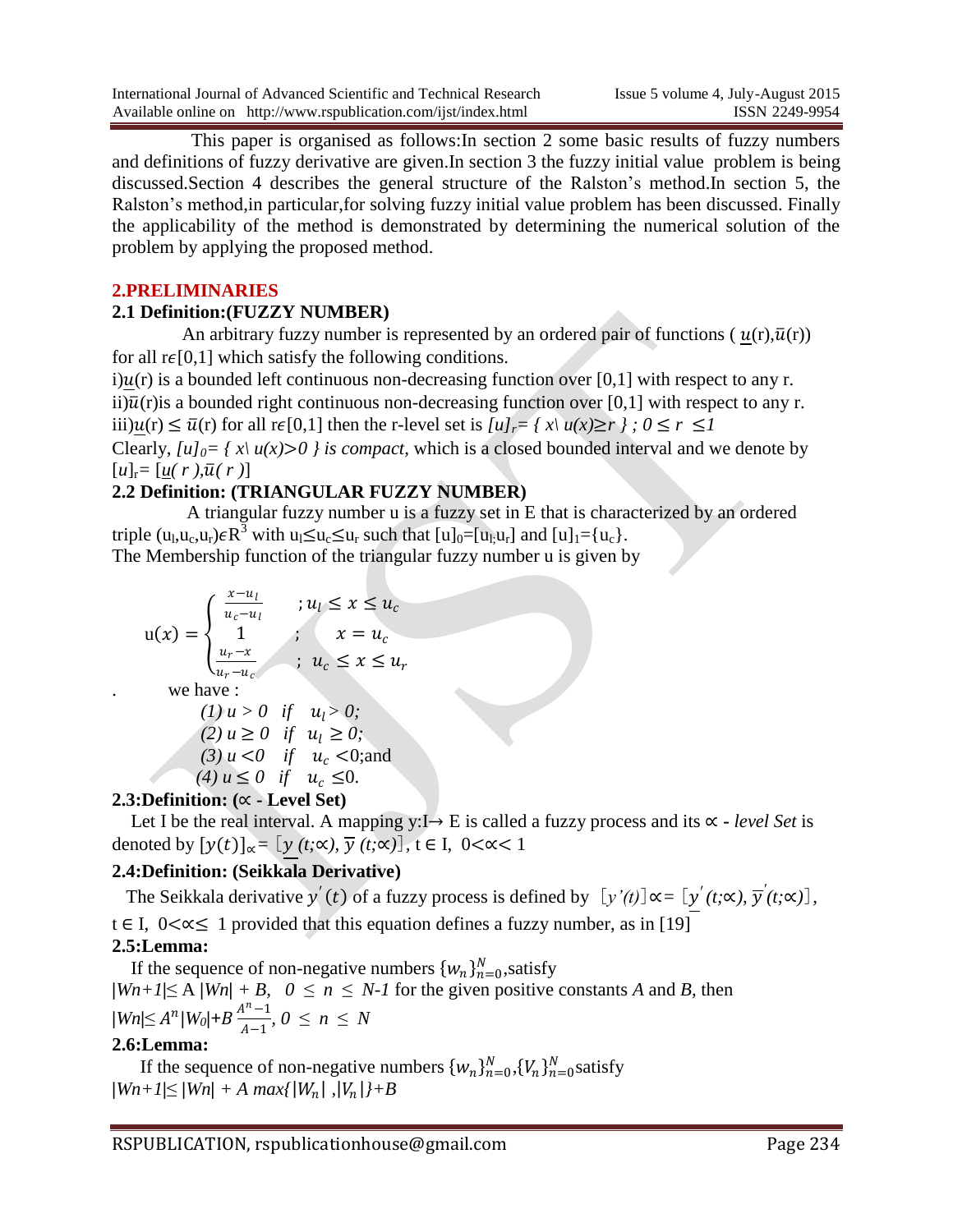$|Vn+1| \leq |Vn| + A \ max\{|W_n|, |V_n|\} + B$ 

for the given positive constants *A* and *B*, then  $U_n = |W_n| + |V_n|, 0 \le n \le N$ 

we have  $U_n \leq \overline{A^n} U_0 + \overline{B} \frac{\overline{A^n} - 1}{\overline{A} - 1}$  $\frac{4^{n}-1}{\bar{A}-1}$ ,  $0 \le n \le N$  where  $\bar{A}=1+2A$  and  $\bar{B}=2B$ .

#### **2.7:Lemma**

Let  $F(t, u, v)$  and  $G(t, u, v)$  belong to  $C^l(R_F)$  and the partial derivatives of F and G be bounded over  $R_F$ . Then for arbitrarily fixed  $r, 0 \le r \le 1$ ,

 $D(y(t_{n+1}), y^0(t_{n+1})) \leq h^2 L(1+2C)$ , where *L* is a bound of partial derivatives of *F* and *G*, and  $C = \max \{ |G[t_N, y(t_N; r), \overline{y}(t_{N-1}; r)] |, r \in [0, 1] \} < \infty$ 

#### **2.8:Theorem**

Let  $F(t, u, v)$  and  $G(t, u, v)$  belong to  $C^l(R_F)$  and the partial derivatives of F and G be bounded over  $R_F$ . Then for arbitrarily fixed  $r, 0 \le r \le 1$ , the numerical solutions of  $y(t_{n+1}; r)$  and

 $\overline{y}(t_{n+1}; r)$  converge to the exact solutions <u>*Y*</u> (*t*;*r*) and *Y* (*t*; *r*) uniformly in *t*. **2.9:Theorem**

Let  $F(t, u, v)$  and  $G(t, u, v)$  belong to  $C^l(R_F)$  and the partial derivatives of F and G be bounded over  $R_F$  and  $2Lh < I$ . Then for arbitrarily fixed  $0 \le r \le I$ , the iterative numerical solutions of  $y^{(j)}(t_n;r)$  and  $\overline{y}^{(j)}(t_n;r)$  converge to the numerical solutions  $y(t_n;r)$  and  $\overline{y}(t_n;r)$  in  $t_0 \le t_n \le$  $t_N$ , when  $j \rightarrow \infty$ .

#### **3.FUZZY INITIAL VALUE PROBLEM**

Consider a first-order fuzzy initial value problem is given by

$$
\begin{cases}\ny'(t) = f(t, y(t)), t \in [t_0, T] \\
y(t_0) = y_0 \\
\text{where } y \text{ is a fuzzy function of } t \ f(t, y) \text{ is a fuzzy function of the crisp variable } t \text{ and} \n\end{cases}
$$
\n(3.1)

 where *y* is a fuzzy function of *t, f (t, y)* is a fuzzy function of the crisp variable *t* and the fuzzy variable *y*, *y*' is the fuzzy derivative of *y* and  $y(t_0) = y_0$  is a triangular or a triangular shaped fuzzy number.

We denote the fuzzy function *y* by  $y = [y, \overline{y}]$ . It means that the r-level set of y(*t*) for  $t \in [t_0, T]$  is

$$
[y(t)]r = [\underline{y}(t; r), \overline{y}(t; r)],
$$
  
\n
$$
[y(t_0)]_r = [\underline{y}(t_0; r), \overline{y}(t_0; r)], r \in (0, 1]
$$
  
\nwe write  $f(t, y) = [\underline{f}(t, y), \overline{f}(t, y)]$  and  
\n
$$
\underline{f}(t, y) = F[t, \underline{y}, \overline{y}],
$$
  
\nBecause of  $y' = f(t, y)$  we have  
\n
$$
\underline{f}(t, y(t); r) = F[t, \underline{y}(t; r), \overline{y}(t; r)]
$$
  
\n
$$
\overline{f}(t, y(t); r) = G[t, \underline{y}(t; r), \overline{y}(t; r)]
$$
  
\nBy using the extension principle, we have the membership function  
\n
$$
f(t, y(t))(s) = \sup\{y(t)(\tau) \mid s = f(t, \tau)\}, s \in R
$$
  
\nso fuzzy number  $f(t, y(t))$ . From this it follows that  
\n
$$
[f(t, y(t))]_r = [\underline{f}(t, y(t); r), \overline{f}(t, y(t); r)], r \in (0, 1],
$$
\n(3.5)

#### where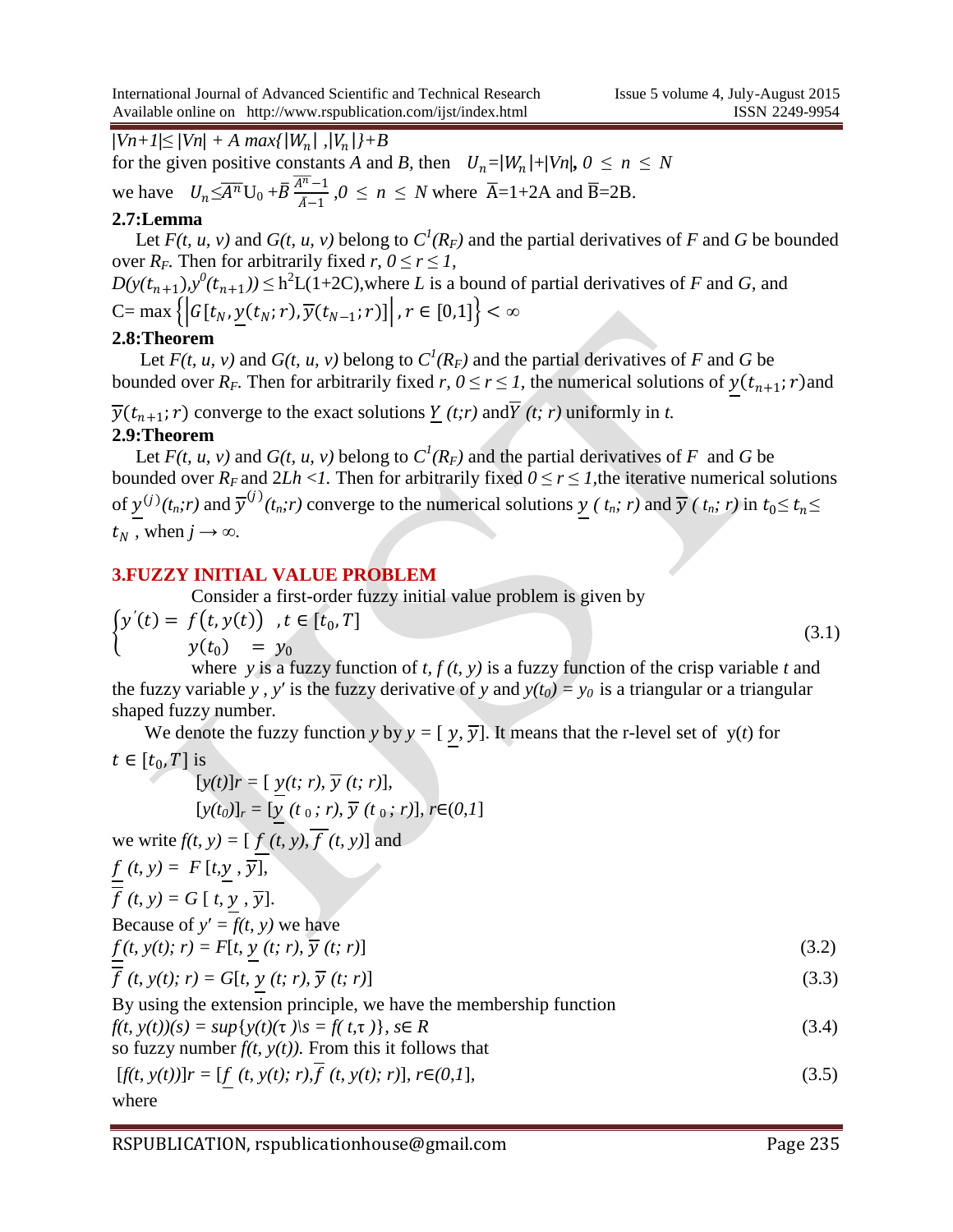International Journal of Advanced Scientific and Technical Research Issue 5 volume 4, July-August 2015 Available online on http://www.rspublication.com/ijst/index.html ISSN 2249-9954

| $f(t, y(t); r) = min \{ f(t, u) / u \in [y(t)]_r \}$<br>$\overline{\phantom{a}}$ | (3.6) |
|----------------------------------------------------------------------------------|-------|
| $f(t, y(t); r) = max \{ f(t, u) / u \in [y(t)]_r \}.$                            | (3.7) |

#### **3.1:Definition**

A function f:  $R \rightarrow R_F$  is said to be fuzzy continuous function, if for an arbitrary fixed  $t_0 \in R$ and  $\varepsilon > 0$ ,  $\delta > 0$  such that  $|t - \text{tol}| < \delta \Rightarrow D$  [f(t), f(t<sub>0</sub>)] <  $\in$  exists.

Throughout this paper we also consider fuzzy functions which are continuous in metric *D.* Then the continuity of  $f(t,y(t);r)$  guarantees the existence of the definition of  $f(t,y(t);r)$  for  $t \in [t_0, T]$  and *r* ∈ [0*,*1] [10]. Therefore, the functions *G* and *F* can be definite too.

#### **4.RALSTON'S SECOND ORDER METHOD**

 Ralston"s second order method is a Runge-kutta method for approximating the solution of the initial value problem  $y'(t) = f(t, y(t))$ ,  $y(t_0) = y_0$  which evaluates the integrand  $f(x,y)$ twice for each step. The basis of all Runge-Kutta methods is to express the difference between the value of y at  $t_{n+1}$  and  $t_n$  as  $y_{n+1} - y_n = \sum_{i=0}^m w_i k_i$  (4.1)

Where  $w_i$ 's are constant for all i and  $k_i = hf(t_n + a_i h, y_n + \sum_{j=1}^{i-1} c_{ij} k_j)$  $(4.2)$ 

Most efforts to increase the order of accuracy of the Runge-Kutta methods have been accomplished by increasing the number of Taylor"s series terms used and thus the number of functional evaluations required[5].The method proposed by Goeken.D and Johnson.O[9] introduces new terms involving higher order derivatives of 'f' in the Runge-Kutta  $k_i$ terms( $i > 0$ ) to obtain a higher order of accuracy without a corresponding increase in evaluations of "f ", but with the addition of evaluations of  $f'$ .

The Ralston's second order method for step  $n+1$  is given by considering Consider  $y(t_{n+1}) = y(t_n) + W_1 k_1 + W_2 k_2$  $(4.3)$ 

where 
$$
k_1 = h f(t_n, y(t_n))
$$
  
\n $k_2 = h f(t_n + c_2 h, y(t_n) + a_{21} k_1)$  (4.4)

and the parameters  $W_1, W_2, a_{21}$  are chosen to make  $y_{n+1}$  closer to  $y(t_{n+1})$ . Using Taylor's series expansion we calculate the value of parameters as  $a_{21} = \frac{2}{3}$  $\frac{2}{3}$ ,  $c_2 = a_{21} = \frac{2}{3}$  $\frac{2}{3}$  and the values of the

other parameters  $W_1 = \frac{1}{4}$  $\frac{1}{4}$  &  $W_2 = \frac{3}{4}$  $\frac{5}{4}$ .

The Ralston's Second order method is given by

$$
y(t_{n+1}) = y(t_n) + \frac{k_{1+3}k_2}{4}
$$
\n(4.6)

where 
$$
k_1 = hf(t_n, y(t_n))
$$
 (4.7)  
\n
$$
k_1 = hf(t_1, y(t_1))^{2} k_1 y(t_2) y(t_3)
$$
\n(4.8)

$$
k_2 = h f(t_n + \frac{2}{3}h, y(t_n) + \frac{2}{3}k_1)
$$
\n(4.8)

#### **5. RALSTON'S SECOND ORDER METHOD FOR SOLVING FUZZY DIFFERENTIAL EQUATIONS**

Let the exact solution  $[Y(t)]_r [Y(t; r), \overline{Y}(t; r)]$ , is approximated by some  $[y(t)]_r = \left[\underline{y}(t; r), \overline{y}(t; r)\right]$ . The grid points at which the solutions is calculated are h= $\frac{T-t_0}{N}$ ,  $t_i=t_0+ih$ ;  $0 \le i \le N$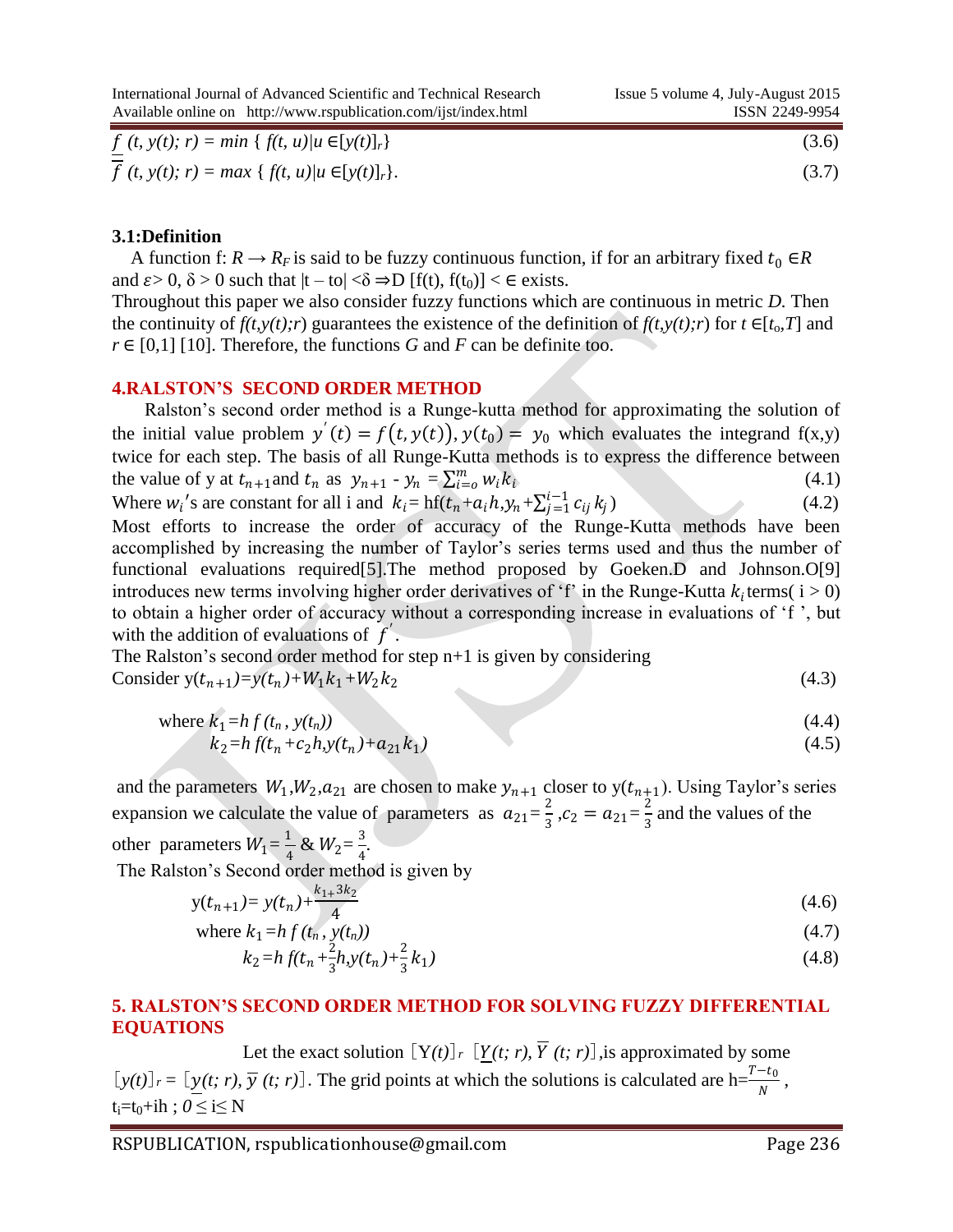From 4.6 to 4.8 we define

$$
\underbrace{y(t_{n+1}, r) \cdot y(t_n; r)}_{\text{where}} = \frac{k_1(t_{n, y}(t_n, r)) + 3k_2(t_{n, y}(t_n, r))}{4}
$$
\nwhere  
\n
$$
k_1 = h F(t_n, \underbrace{y(t_n; r), \overline{y}(t_n; r)}_{\text{and } \overline{y}(t_{n+1}, r) - \overline{y}(t_n; r)) = \frac{\overline{k_1}(t_{n, y}(t_n, r)) + 3\overline{k_2}(t_{n, y}(t_n, r)) + \frac{2}{3}k_1}{4}
$$
\n(5.1)  
\nand  
\n
$$
\overline{y}(t_{n+1}, r) \cdot \overline{y}(t_n; r)) = \frac{\overline{k_1}(t_{n, y}(t_n, r)) + 3\overline{k_2}(t_{n, y}(t_n, r))}{4}
$$
\nwhere  
\n
$$
k_1 = h G(t_n, \underbrace{y(t_n; r), \overline{y}(t_n; r)}_{\text{the same}})
$$
\nwe define  
\nF[t, y(t, r)] =  $\frac{k_1(t, y(t, r)) + 3k_2(t, y(t, r))}{4}$   
\n
$$
G[t, y(t, r)] = \frac{\overline{k_1}(t, y(t, r)) + 3k_2(t, y(t, r))}{4}
$$
\n(5.3)  
\n
$$
G[t, y(t, r)] = \frac{\overline{k_1}(t, y(t, r)) + 3k_2(t, y(t, r))}{4}
$$
\n(5.4)  
\nTherefore we have  
\n
$$
\frac{Y(t_{n+1}, r) = Y(t_n; r) + F[t_n, Y(t_n; r)]}{\overline{Y}(t_{n+1}, r) = \overline{Y}(t_n; r) + G[t_n, Y(t_n; r)]}
$$
\nand  
\n
$$
y(t_{n+1}, r) = \overline{y}(t_n; r) + G[t_n, y(t_n; r)]
$$
\n
$$
G(t, r)
$$
\nClearly,  $y = \overline{y}(t_n; r) + G[t_n, y(t_n; r)]$ \n(5.6)  
\nClearly,  $y(t; r)$  and  $\overline{Y}(t; r)$  and  $\overline{Y}(t; r)$  whenever  $h \rightarrow 0$ 

#### **6.NUMERICAL EXAMPLE**

Consider fuzzy initial value problem  $\begin{aligned} \n\frac{\partial}{\partial y}(0) &= (0.75 + 0.25r, 1.125 - 0.125r) \n\end{aligned}$  $y'(t) = y(t), \quad t \ge 0$  (6.1) The exact solution is given by  $Y(t; r) = [(0.75 + 0.25r)e^{t}, (1.125-0.125r)e^{t}]$ 

At  $t=1$  we get

 $Y(1;r) = [(0.75 + 0.25r)e, (1.125-0.125r)e]$ ,  $0 \le r \le 1$ 

The values of exact and approximate solution with  $h=0.1$  is given in Table : 1. The approximate solutions obtained by the proposed method is plotted in Fig:1 **Table:1**

| таше. г |                                |                                                                                 |  |  |
|---------|--------------------------------|---------------------------------------------------------------------------------|--|--|
|         | <b>Exact Solution</b><br>$t=1$ | Approximation of Ralston's<br>Method using Triangular Fuzzy<br>number $(h=0.1)$ |  |  |
|         | Y(t; r)<br>Y(t; r)             | $\overline{y}$ (t; r)<br>$y(t; r)$ ,                                            |  |  |
|         | 2.0387113, 3.0580670           | 2.031184518<br>3.053340953                                                      |  |  |
| 0.2     | 2.1746254, 2.9901100           | 2.171264695,<br>2.985488373                                                     |  |  |

## RSPUBLICATION, rspublicationhouse@gmail.com Page 237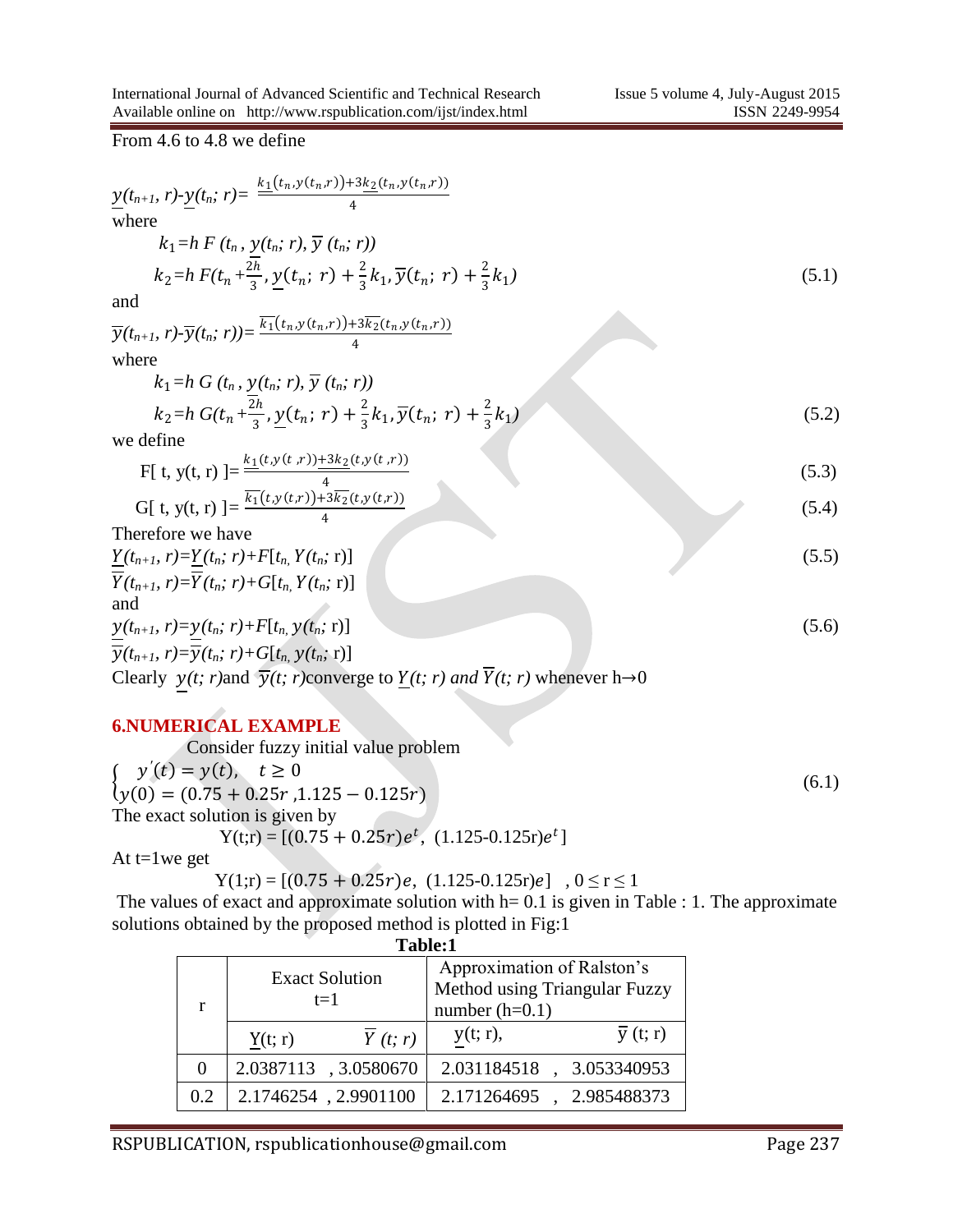| $0.4^{\circ}$ | 2.3105395, 2.9221529               | 2.306968718, 2.917636911 |
|---------------|------------------------------------|--------------------------|
|               | $0.6$   2.4464536, 2.8541959       | 2.442672761, 2.849784887 |
| 0.8           | $\vert 2.5823677, 2.7862388 \vert$ | 2.578376803, 2.781932867 |
|               | 2.7182818, 2.7182818               | 2.71422174<br>2.71422174 |



## **6.CONCLUSION**

 In this paper the Ralston"s Second order method has being applied for finding the numerical solution of first order fuzzy differential equations using triangular fuzzy number.The efficiency and the accuracy of the Ralston"s method have been illustrated by a suitable example. From the numerical example it has been observed that the discreet solutions by the proposed method coincide with the exact solutions.

## **7.REFERENCES**

- [1] S.Abbasbandy,T AllahViranloo,.(2002),"Numerical Solution of fuzzy differential equations by Taylor method", *Journal of Computational Methods in Applied Mathematics*2(2),pp.113- 124.
- [2] S.Abbasbandy,T.Allah Viranloo,(2004),"Numerical solution of fuzzy differential equations by Runge-Kutta method", *Nonlinear studies* .11(1),pp. 117-129.
- [3] J.J.Buckley and E.Eslami, Introduction to Fuzzy Logic and Fuzzy Sets, Physica-Verlag, Heidelberg,Germany. 2001.
- [4] J.J.Buckley and E.Eslami and T.Feuring, Fuzzy Mathematics in Economics and Engineering,Physica-Verlag, Heidelberg, Germany.2002.
- [5] J.C Butcher, (1987), "The Numerical Analysis of Ordinary Differential equations Runge-Kutta and General Linear Methods", New York: Wiley.